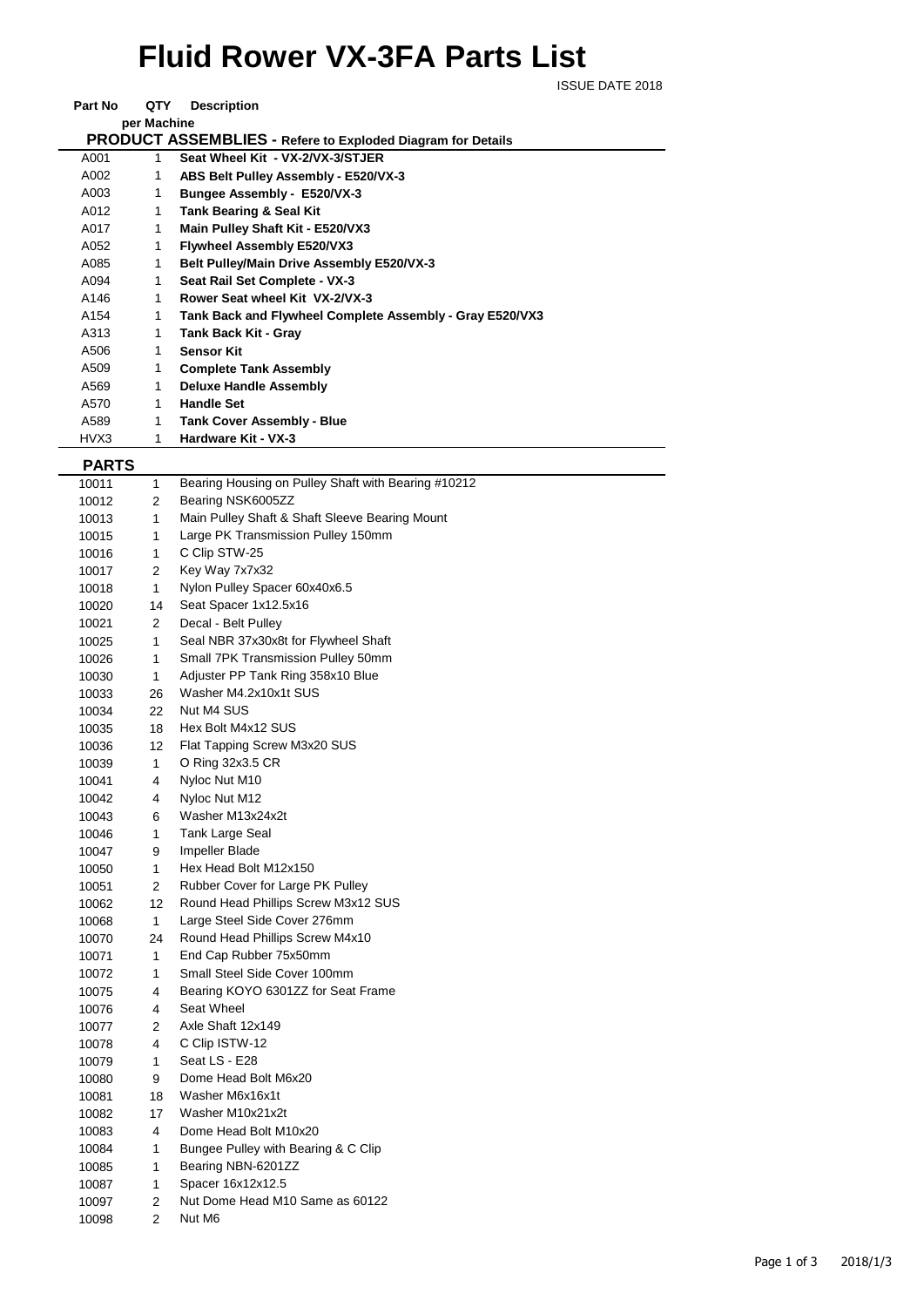| Part No        | QTY               | <b>Description</b>                                                              |
|----------------|-------------------|---------------------------------------------------------------------------------|
|                | per Machine       |                                                                                 |
| 10101          | 2                 | Rubber Bumper TT500                                                             |
| 10109          | 1                 | PK Belt 7 Rib 926mm Hutchinson                                                  |
| 10111          | 1                 | <b>Belt Guard Aluminum</b>                                                      |
| 10114          | 4                 | Computer Mount Plastic Bushing 20x16x13x10 Same as 60140                        |
| 10115          | $\mathbf{1}$      | Hex Head Bolt M10x80                                                            |
| 10116          | 1                 | Dome Head Bolt M10x60                                                           |
| 10131          | $\mathbf{1}$      | Water Treatment Tablet - 4 Tabs                                                 |
| 10133          | 1                 | Allen Key 6mm                                                                   |
| 10137          | 1                 | Belt Pulley Spacer 38.1x25.7x2t Same as 73002 & 60115                           |
| 10139          | 2                 | Spring Washer M10                                                               |
| 10140          | 5                 | Rear Leg Bolt M10x47.5mm                                                        |
| 10141          | 1                 | Washer 13x20x1t                                                                 |
| 10143          | $\mathbf{1}$      | Allen Key 4mm                                                                   |
| 10145          | $\mathbf{1}$      | Bearing Spacer 30x25.1x20.5mm                                                   |
| 10146          | $\mathbf{1}$      | Ball Bearing NSK6006ZZ                                                          |
| 10173          | 4                 | Counter Sunk Bolt M6x15                                                         |
| 10174          | 4                 | Nyloc Nut M6                                                                    |
| 10176<br>10186 | 2<br>$\mathbf{1}$ | Foot Strap - Black & Buckle<br>C Clip RTW - 48                                  |
| 10190          | 1                 | Washer M8x26x2t                                                                 |
|                | 1                 | Wing Plug Yellow with Flat O-ring #13039 - Mickey Mouse                         |
| 10207<br>10212 | $\mathbf{1}$      | Bearing FAG6005ZZ                                                               |
| 11066          | $\overline{2}$    | End Cap 100x100mm                                                               |
| 11403          | 2                 | Rear Leg VX3 with Oval Decal                                                    |
| 11517          | 4                 | Spacer for VX-3 Transport Wheel                                                 |
| 12300          | 1                 | Tank Back - Gray                                                                |
| 13014          | 1                 | Belt Pulley & 2 x INA One Way Bearings #10019                                   |
| 13039          | 1                 | Flat O Ring 33XØ4                                                               |
| 13118          | $\mathbf{1}$      | Heart Rate Wiring 1150mm - Upper                                                |
| 13173          | $\mathbf{1}$      | Counter Sunk Bolt M5x25                                                         |
| 13174          | 3                 | Nyloc Nut M5                                                                    |
| 13904          | $\mathbf{1}$      | Multi-Tool                                                                      |
| 13907          | 2                 | Hex Head Bolt M8x75                                                             |
| 13908          | 1                 | Dome Head Bolt M12x65                                                           |
| 14112          | $\mathbf{1}$      | Metal Computer Stalk (curve shape) - VX3                                        |
| 22813          | 1                 | Hex Head Bolt M8x90 SUS                                                         |
| 22825          | 1                 | Bushing 12x8.1x30                                                               |
| 50936          | 1                 | View Angle LCD for VX-3FA                                                       |
| 53043          | 1                 | <b>Motor Plastic Cover</b>                                                      |
| 53044          | 1                 | Tank Outer Cover Ring - Blue                                                    |
| 53502          | 1                 | Main Frame VX-3FA                                                               |
| 53902          | $\mathbf{1}$      | <b>Power Control Board</b>                                                      |
| 53903          | 1                 | <b>IPM with USB without wireless HR receiver</b>                                |
| 53904          | 1                 | Computer Wiring 1100mm                                                          |
| 53906          | 1                 | Power Control Wiring 1800mm                                                     |
| 53907          | 1                 | Speed Sensor Wiring 1600mm                                                      |
| 53909          | 1                 | Power Connector 600mm                                                           |
| 53913          | 4                 | Washer M8x16x1t                                                                 |
| 53916          | 1                 | Bar Catch - L for VX-3FA                                                        |
| 53917          | 1                 | Bar Catch - R for VX-3FA                                                        |
| 53918          | 1                 | Belt - VX-3FA                                                                   |
| 53920          | $\mathbf{1}$      | Handle Rubber Cover                                                             |
| 53921          | $\overline{2}$    | Tank Internal Screw M4x6 SUS                                                    |
| 53932          | 1                 | Power Supply 6VDC / 1.2A - US                                                   |
| 53933          | 1                 | IPM Button Face VX-3FA                                                          |
| 53935          | 1                 | <b>Bushing</b>                                                                  |
| 53936          | 1                 | Sensor Bracket with Element #53937 & Screw #53938                               |
| 53939          | 4                 | Magnetic Ring with Magnet #53940                                                |
| 53941          | 1                 | <b>Backing Plate</b>                                                            |
| 53943          | $\mathbf{1}$      | <b>Backing Plate Shaft</b>                                                      |
| 53944          | 4<br>1            | Hex Head Bolt M4x15 SUS                                                         |
| 53945          | 1                 | PC Tank Cover & FDF Decal #10021 & Triangle plate #13046 & Bolts #65992 - Black |
| 60124<br>60709 | 3                 | Rare Earth Magnet 5x4<br>Nyloc Nut M8                                           |
| 61063          | $\overline{2}$    | Footplate Slider with Velcro #65997                                             |
| 61064          | $\overline{2}$    | Footplate Slider Base 120x111x22.8                                              |
|                |                   |                                                                                 |